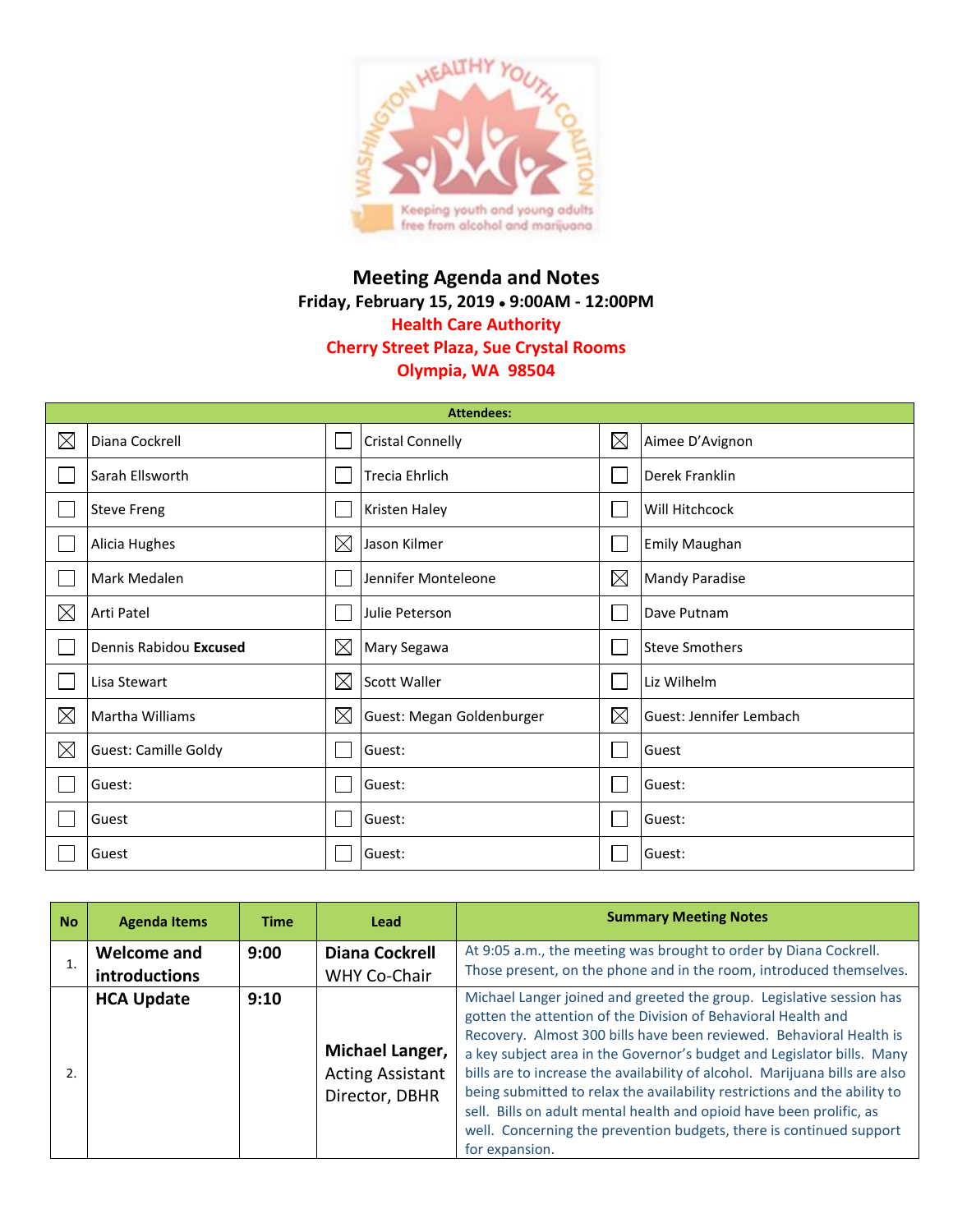| Since last time Michael was in meeting, DBHR moved to Cherry Street                                                                      |
|------------------------------------------------------------------------------------------------------------------------------------------|
| Plaza. Members are invited to come to visit and see the new offices.                                                                     |
| As things move forward, communities are concerned with mental                                                                            |
| health and drug misuse. Other concerns include Mental Health                                                                             |
| funding and the inability to support programming with other funding<br>sources that only support substance misuse. Some applications for |
| grants supporting mental health have been submitted.                                                                                     |
| A PowerPoint presentation was emailed to members prior to the                                                                            |
| meeting. Jennifer Lembach reviewed the data from the 17-18 school<br>year. Jennifer invited members to ask questions as the presentation |
| moved forward. If members have questions regarding the data,                                                                             |
| please contact Jennifer Lembach by email at jlembach@rmcres.com.                                                                         |
| Mandy will forward the files on the Student Assistance Program and                                                                       |
| Executive Summary; Martha will forward to members.                                                                                       |
| Mary Segawa will send out the updated bill file to Martha for her to                                                                     |
| forward to members. Mary reviewed the bills coming up for hearings                                                                       |
|                                                                                                                                          |
| SB5643 - public hearing Monday: expands theaters serving alcohol;                                                                        |
|                                                                                                                                          |
| SB5785 - is different than the ban bill. This bill restricts.                                                                            |
| HB1792 - Selling cannabis to minors changes from felony to gross                                                                         |
|                                                                                                                                          |
| Mary discussed several other alcohol and marijuana bills which will be                                                                   |
|                                                                                                                                          |
|                                                                                                                                          |
| Mary welcomes questions; members can email her at                                                                                        |
| Liz was not on the call; but she has sent an email out to schedule the                                                                   |
|                                                                                                                                          |
|                                                                                                                                          |
|                                                                                                                                          |
| Arti shared the upcoming webinar from Bia Carlini on March 14 at                                                                         |
| noon. The Start Talking Now website has been reviewed; and the<br>team will be working on the updates for the next couple months.        |
|                                                                                                                                          |
| Jason shared that currently, no one has volunteered to be on the                                                                         |
| team. Diana mentioned Kari Samuels is interested; Mandy will reach                                                                       |
| out to her network and will forward to Jason if there is interest.                                                                       |
| Martha reviewed the Action Items assigned during the meeting.                                                                            |
| Martha - March Venue is LCB who will have the March agency                                                                               |
|                                                                                                                                          |
| Scott - Webinar coming up, will send to Martha for distribution<br>Megan - Monday, activity will be in Olympia.                          |
| Mandy - Onboarding for 12-14 new school sites; May and April                                                                             |
| training. Three projects upcoming: Substance Use and Discipline,                                                                         |
| Looking at college readiness, and Athletics and substances.                                                                              |
| Jason - The college coalition conference will be held on May 6. Will<br>send out the conformation to members.                            |
|                                                                                                                                          |